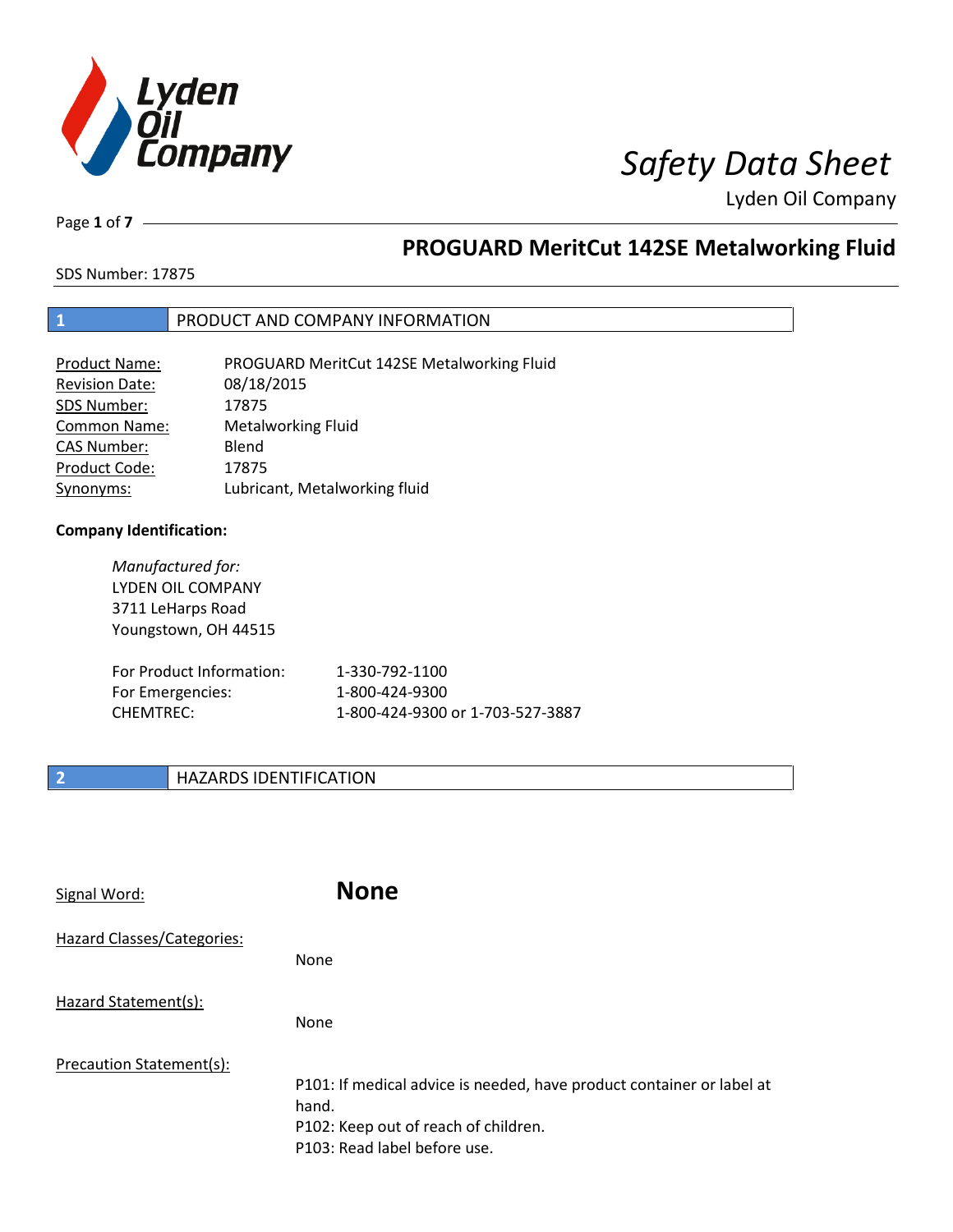

Page **2** of **7**

# **PROGUARD MeritCut 142SE Metalworking Fluid**

SDS Number: 17875

Other Hazard Statement(s):

Repeated exposure may cause skin dryness or cracking.

|  | COMPOSITION / INFORMATION ON INGREDIENTS |
|--|------------------------------------------|
|--|------------------------------------------|

Ingredients:

*Mixture of the substances listed below with nonhazardous additions.*

| <b>Chemical Name</b>                   | <b>CAS Number</b> | Percentage |
|----------------------------------------|-------------------|------------|
| Hydrotreated heavy naphthenic base oil | 64741-52-5        | >80        |
| Non-hazardous Additives                | N/A               | $20$       |

*\*Any concentration shown as a range is to protect confidentiality or is due to batch variation.*

| FIRST AID MEASURES |
|--------------------|
|                    |

## Description of First Aid Measures:

| Inhalation:   | If symptoms develop, move victim to fresh air. If symptoms persist,<br>obtain medical attention.                  |
|---------------|-------------------------------------------------------------------------------------------------------------------|
| Skin Contact: | Wash with soap and water. Remove contaminated clothing and wash<br>before reuse. Get medical attention if needed. |
| Eye Contact:  | Rinse opened eye for several minutes under running water. If<br>symptoms persist, consult medical attention.      |
| Ingestion:    | Rinse mouth with water. If symptoms develop, obtain medical<br>attention.                                         |

Symptoms and Effects, both acute and delayed:

No further relevent data available.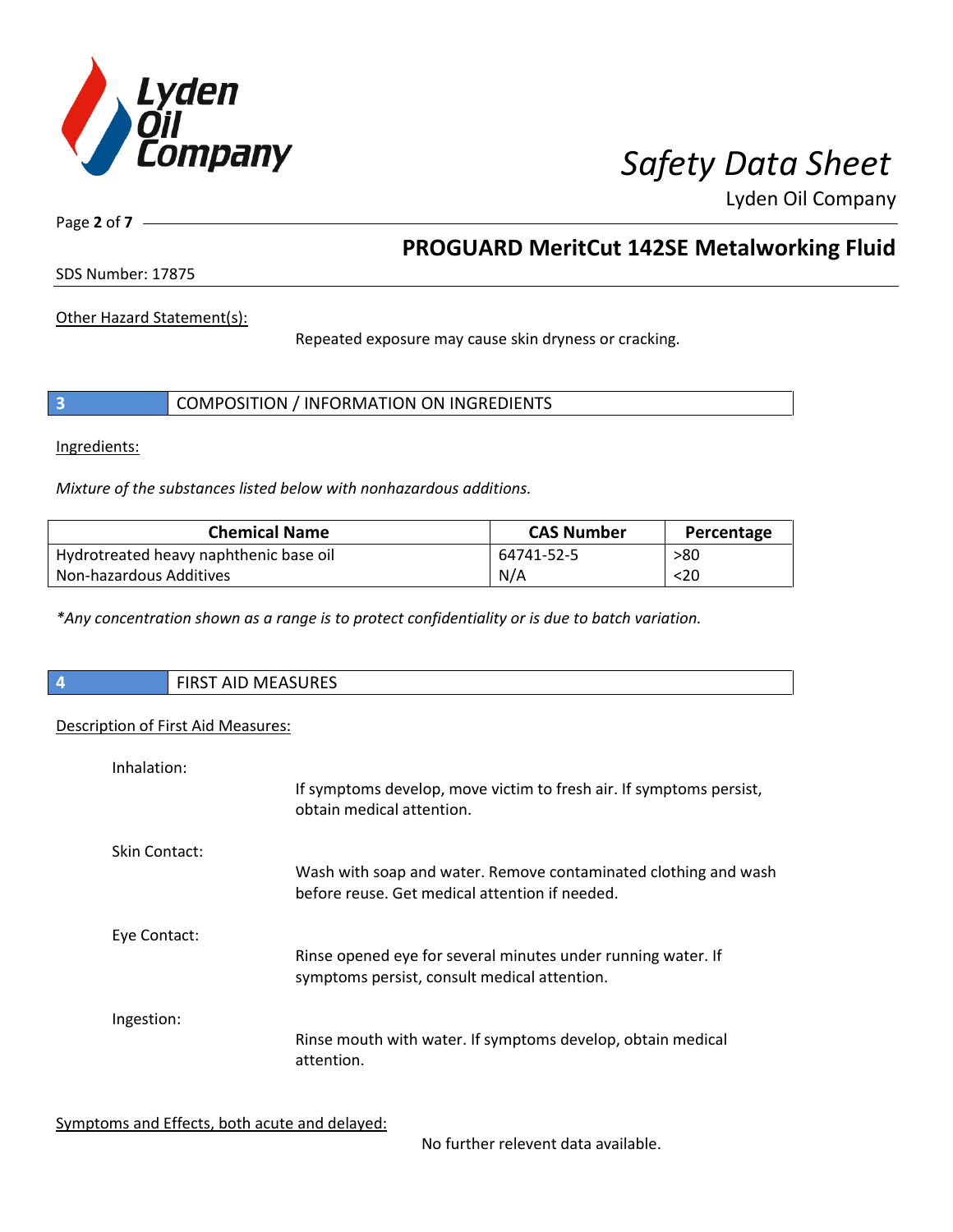

| Page 3 of 7 -                                  |                                                                                                                                                                                                   |
|------------------------------------------------|---------------------------------------------------------------------------------------------------------------------------------------------------------------------------------------------------|
|                                                | <b>PROGUARD MeritCut 142SE Metalworking Fluid</b>                                                                                                                                                 |
| SDS Number: 17875                              |                                                                                                                                                                                                   |
| <b>Recommended Actions:</b>                    | Treat symptomatically. Call a doctor or poison<br>control center for guidance.                                                                                                                    |
|                                                |                                                                                                                                                                                                   |
| 5<br>FIRE FIGHTING MEASURES                    |                                                                                                                                                                                                   |
| Recommended Fire-Extinguishing Equipment:      | Use dry powder, foam, or carbon dioxide fire<br>extinguishers. Water may be ineffective in fighting<br>an oil fire unless used by experienced fire fighters.                                      |
|                                                |                                                                                                                                                                                                   |
| Possible Hazards During a Fire:                | Hazardous combustion products may include: A<br>complex mixture of airborne solid and liquid<br>particulates and gases (smoke). Carbon monoxide.<br>Unidentified organic and inorganic compounds. |
| Recommendations to Firefighters:               | No special measures required.                                                                                                                                                                     |
| ACCIDENTAL RELEASE MEASURES<br>$6\phantom{1}6$ |                                                                                                                                                                                                   |
|                                                |                                                                                                                                                                                                   |
| <b>Personal Precautions:</b>                   | Avoid contact with skin, eyes, and clothing.<br>Keep away from sources of ignition.                                                                                                               |
| <b>Emergency Procedures:</b>                   | Contain spilled material, collect in suitable and<br>properly labled containers.                                                                                                                  |
| <b>Environmental Precautions:</b>              | Do not allow to reach sewage system or any water<br>course.<br>Do not allow to enter ground waters.                                                                                               |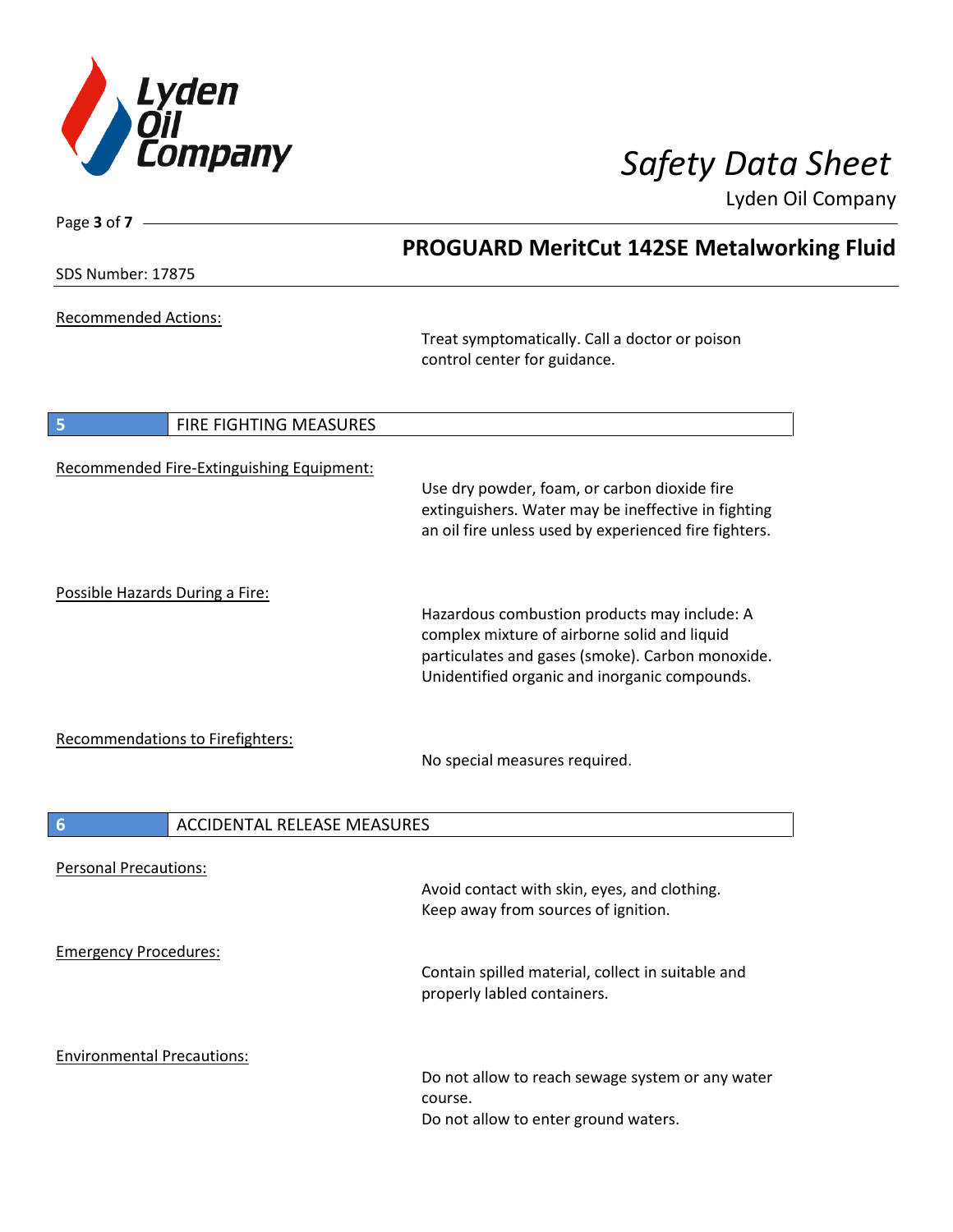

SDS Number: 17875

Page **4** of **7**

Cleanup Procedures:

Pick up excess with inert absorbant material.

**PROGUARD MeritCut 142SE Metalworking Fluid**

**7** HANDLING AND STORAGE Handling Precautions:

> Handle with care and avoid spillage on the floor. Do not cut, weld, drill, grind, braze, or solder container.

Storage Requirements:

Keep container tightly sealed. Keep away from sources of ignition.

**8** EXPOSURE CONTROLS / PERSONAL PROTECTION

Exposure Limits:

No data available.

Engineering Controls:

All ventilation should be designed in accordance with OSHA standard (29 CFR 1910.94).

Personal Protective Equipment:

Wash hands before breaks and at the end of work. Use safety glasses and gloves.

# **9 PHYSICAL AND CHEMICAL PROPERTIES**

| Color:                 | Amber                            |
|------------------------|----------------------------------|
| <b>Physical State:</b> | Liquid                           |
| Odor:                  | Data not available               |
| <b>Odor Threshold:</b> | Data not available               |
| pH:                    | Data not available               |
| <b>Melting Point:</b>  | Data not available               |
| <b>Boiling Point:</b>  | Data not available               |
| <b>Boiling Range:</b>  | Data not available               |
| Flash Point:           | 176.7° C / 350.1° F (COC Method) |
|                        |                                  |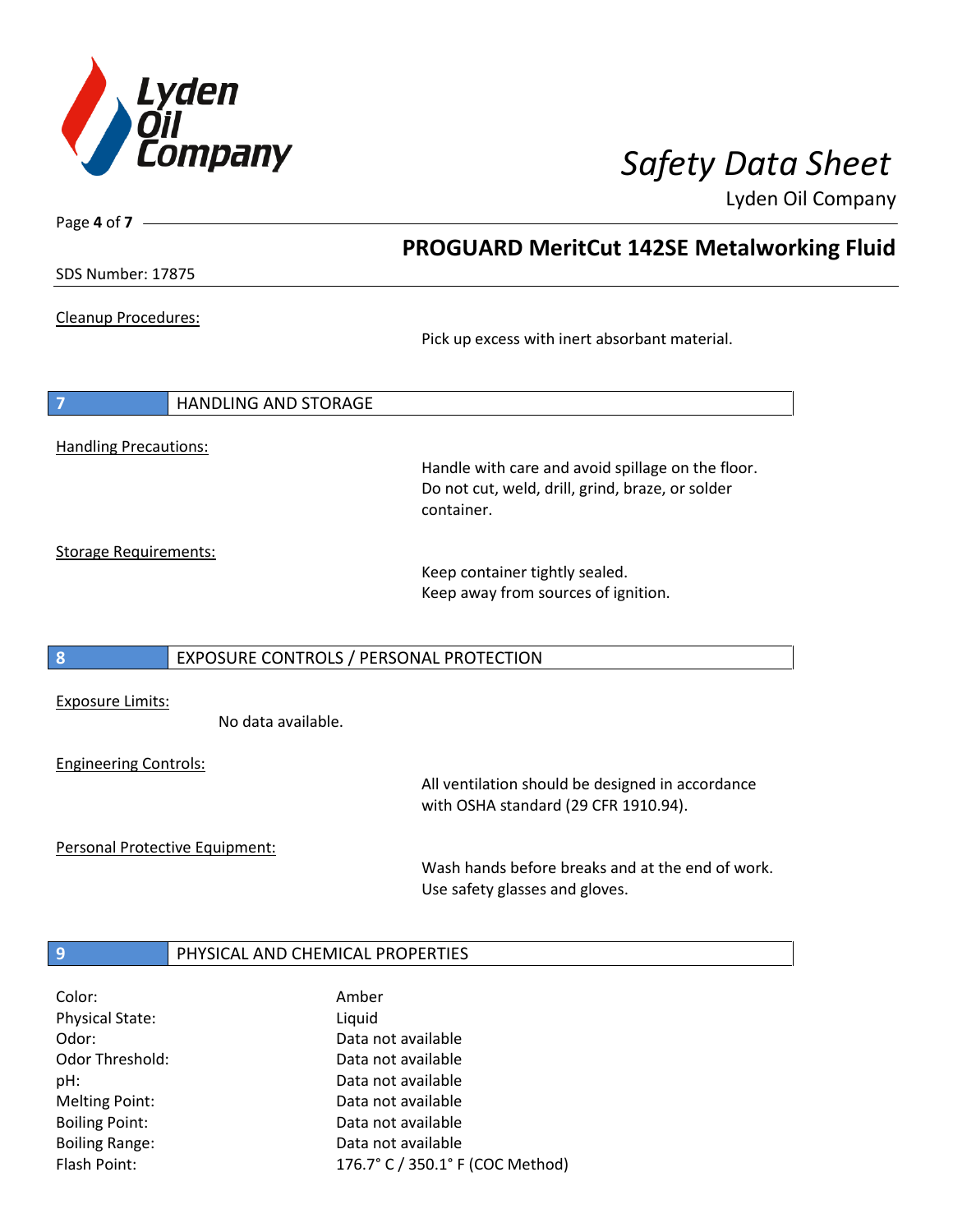

# SDS Number: 17875

Page **5** of **7**

# **PROGUARD MeritCut 142SE Metalworking Fluid**

| <b>Evaporation Rate:</b>      | Data not available                            |
|-------------------------------|-----------------------------------------------|
| Flammability:                 | Data not available                            |
| <b>Flammability Limits:</b>   | Data not available                            |
| Vapor Pressure:               | Data not available                            |
| Vapor Density:                | Data not available                            |
| <b>Relative Density:</b>      | Data not available                            |
| Solubilities:                 | Insoluble in water                            |
| <b>Partition Coefficient:</b> | Data not available                            |
| Auto-Ignition Temperature:    | Data not available                            |
| Decomposition Temperature:    | Data not available                            |
| Viscosity:                    | 23.5 mm <sup>2</sup> /sec (kinematic at 40°C) |

# **10** STABILITY AND REACTIVITY Stability: Stable under normal conditions. Reactivity: Not reactive under normal conditions. Conditions to Avoid: Extreme temperature, sparks, open flame, and direct sunlight. Hazardous Reactions: No known hazardous reactions. Incompatible Materials: No further relevant information available. Decomposition Products: Hazardous decomposition products are not expected to form. **11** TOXICOLOGICAL INFORMATION

### Routes of Exposure:

Skin and eye contact are the primary routes of exposure although exposure may occur following accidental ingestion.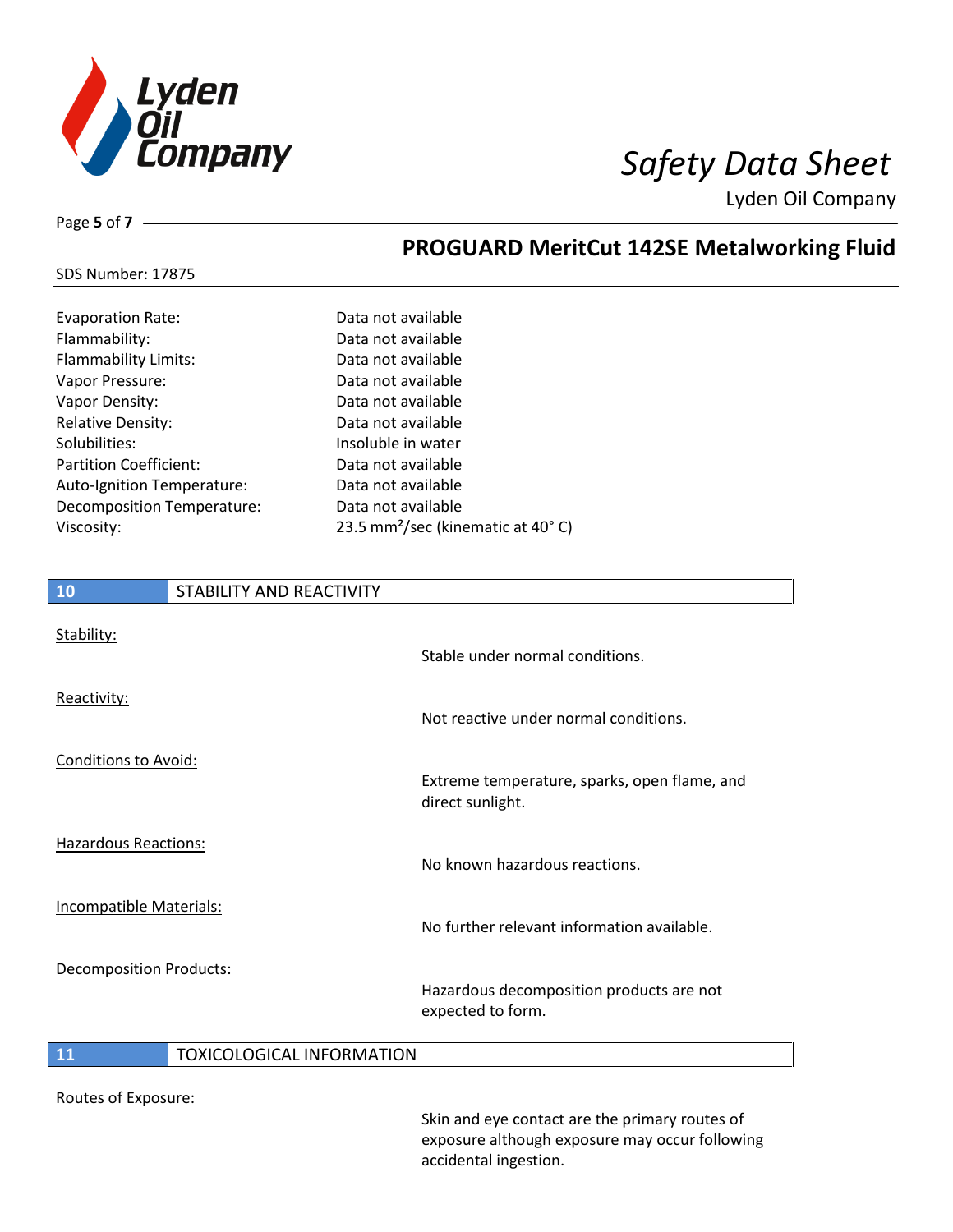

| Page 6 of $7 -$                           |                                                                                             |
|-------------------------------------------|---------------------------------------------------------------------------------------------|
|                                           | PROGUARD MeritCut 142SE Metalworking Fluid                                                  |
| SDS Number: 17875                         |                                                                                             |
| <b>Exposure Effects:</b>                  |                                                                                             |
|                                           | Repeated skin contact may cause dermatitis or an<br>oil acne.                               |
| <b>Measures of Toxicity:</b>              |                                                                                             |
|                                           | No test data available.                                                                     |
| Carcinogenic/Mutagenic Precautions:       | Non-carcinogenic and not expected to be<br>mutagentic.                                      |
| 12<br><b>ECOLOGICAL INFORMATION</b>       |                                                                                             |
| <b>Ecological Precautions:</b>            | Avoid exposing to the environment.                                                          |
| <b>Ecological Effects:</b>                | No specific environmental or aquatic data available.                                        |
| 13<br>DISPOSAL CONSIDERATIONS             |                                                                                             |
| Disposal Methods:                         |                                                                                             |
|                                           | Dispose of waste material in accordance with all<br>local, state, and federal requirements. |
| Disposal Containers:                      | Use properly approved container for disposal.                                               |
| <b>Special Precautions:</b>               | Do not flush to surface waters or drains.                                                   |
| <b>TRANSPORT INFORMATION</b><br><b>14</b> |                                                                                             |
| <b>IIN Number</b>                         | Data not available                                                                          |

UN Number: Data not available UN Shipping Name: Data not available Transport Hazard Class: Data not available Packing Group: Data not available